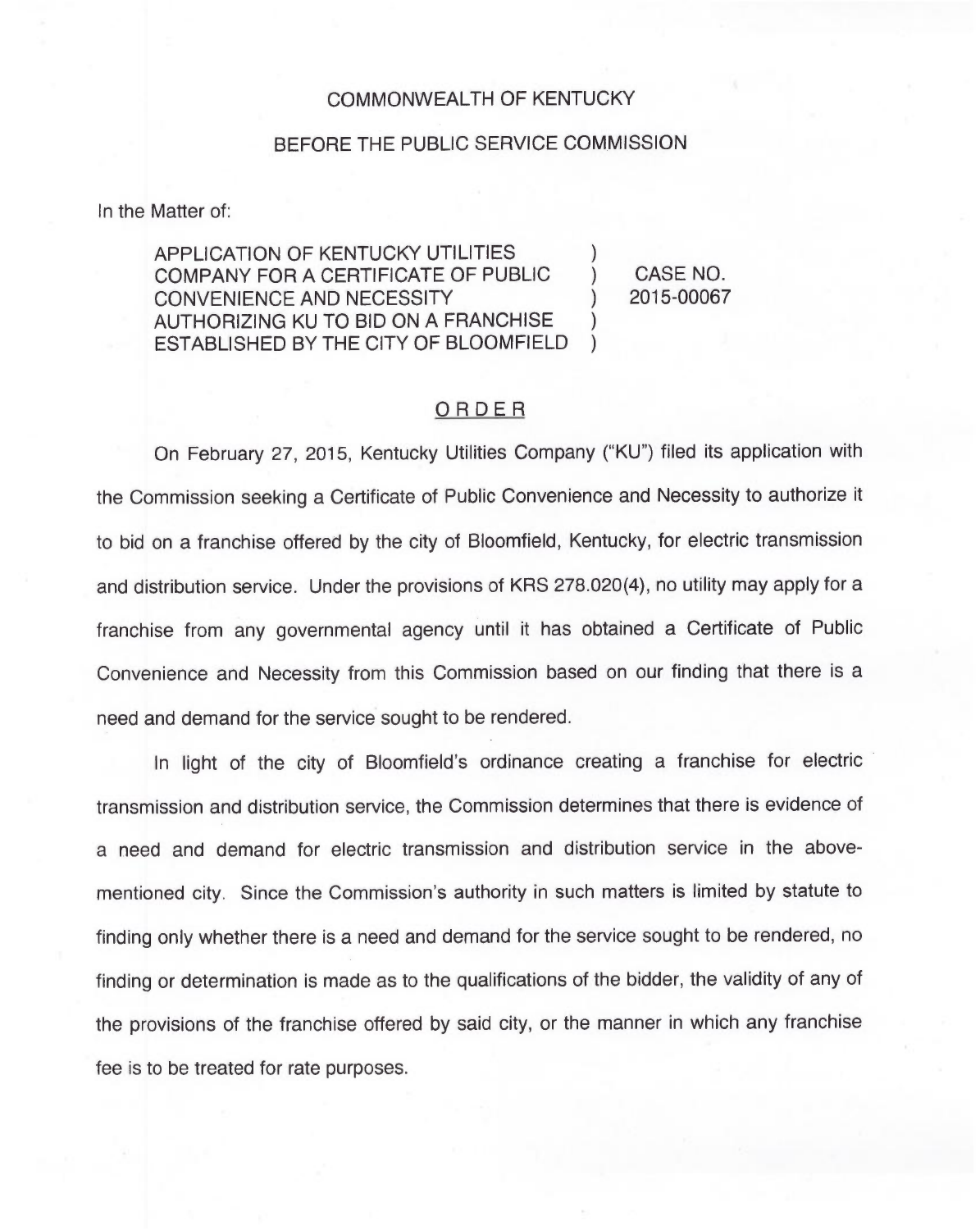IT IS THEREFORE ORDERED that:

 $\mathbf{1}$ . KU is granted a Certificate of Public Convenience and Necessity that authorizes it to bid on a franchise offered by the city of Bloomfield, Kentucky, for electric transmission and distribution service.

2. If KU is not the successful bidder, KU shall, within ten days of the award of the franchise at issue, file with the Commission a written notice stating that KU was not the successful bidder.

3. If KU is the successful bidder, KU shall, within ten days of the award of the franchise at issue, file with the Commission a copy of the executed franchise agreement and a statement disclosing the amount of the initial franchise fee.

4. If KU is the successful bidder, KU shall, within ten days of an increase or decrease in the amount of the initial franchise fee set forth in the franchise agreement, file with the Commission documentation setting forth the revised fee.

5. Any documents filed pursuant to ordering paragraphs 2, 3, or 4 of this Order shall reference the number of this case and shall be electronically submitted via the Commission's electronic Tariff Filing System.

6. This Order shall not be construed as granting a Certificate of Public Convenience and Necessity to construct utility facilities in said city.

By the Commission

ENTERED MAR 04 2015 KENTUCKY PUBLIC SERVICE COMMISSION

ATTEST:

Caunch. Bussell

Case No. 2015-00067